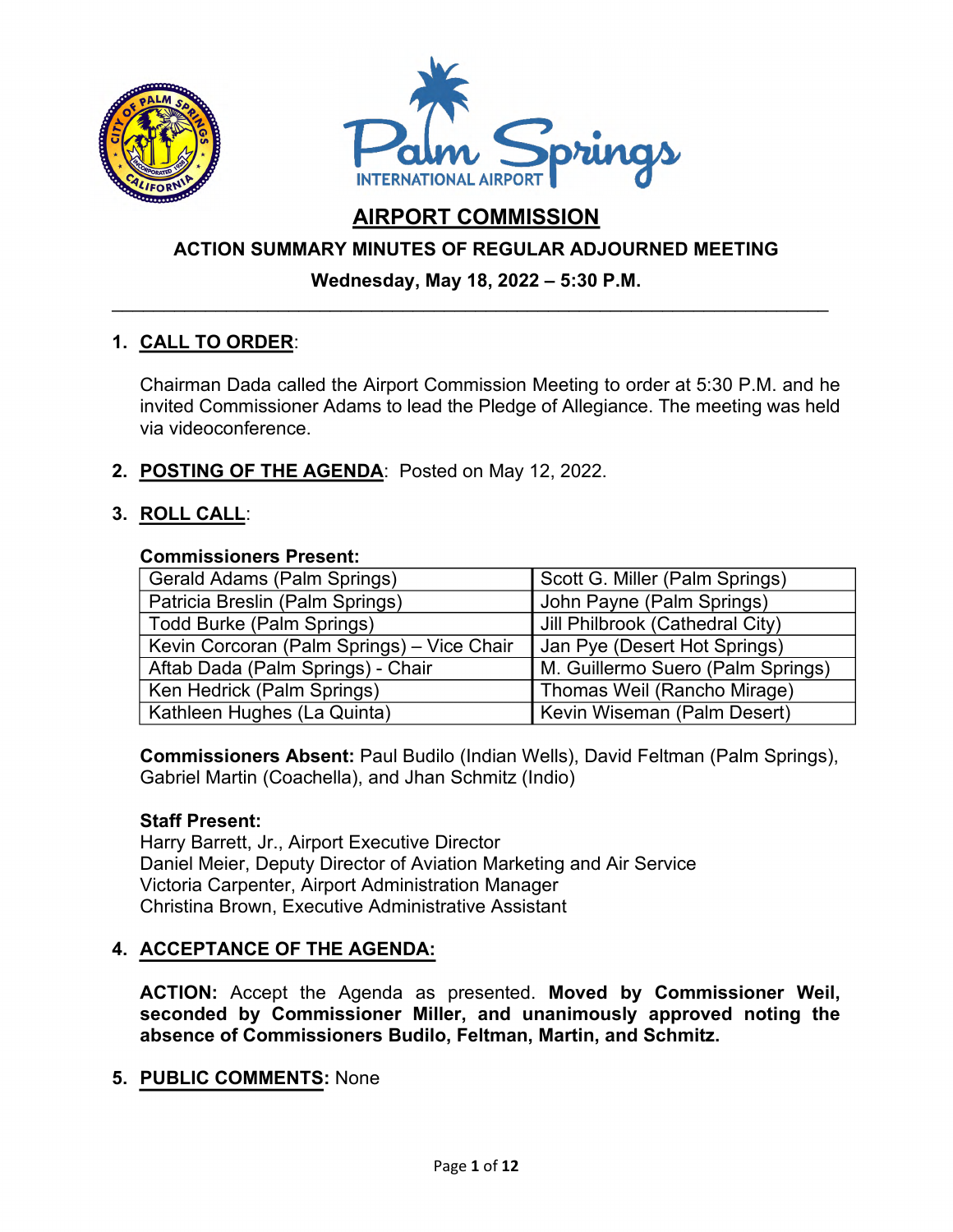#### **6. APPROVAL OF THE MINUTES:**

**ACTION**: Approve the minutes of the Airport Commission Meeting of April 20, 2022. **Moved by Commissioner Hedrick, seconded by Vice Chairman Corcoran and unanimously approved noting the absence of Commissioners Budilo, Feltman, Martin, and Schmitz.**

\_\_\_\_\_\_\_\_\_\_\_\_\_\_\_\_\_\_\_\_\_\_\_\_\_\_\_\_\_\_\_\_\_\_\_\_\_\_\_\_\_\_\_\_\_\_\_\_\_\_\_\_\_\_\_\_\_\_\_\_\_\_\_\_\_\_\_\_\_\_

#### **7. INTRODUCTIONS AND PRESENTATIONS**: None

#### **8. CITY MANAGER REPORT**: None

#### **9. DISCUSSION AND ACTION ITEMS:**

#### **9.A** Operations, Properties and Facilities Committee Update

Chairman Dada noted that Committee Chairman Schmitz had been excused from the meeting, and he asked Executive Administrative Assistant Brown to provide an update. Ms. Brown reported that an Operations, Properties and Facilities Committee meeting was held on May 5th, and she said that the Committee had received an update on parking capacity, baggage claim capacity, and the consolidated car rental facility.

Commissioner Hedrick asked if Airport Executive Director Barrett had provided a presentation to the Committee. Mr. Barrett said that he did not provide a presentation for the Committee and that the meeting was a question-and-answer session. Ms. Brown noted that when the Committee meeting minutes are approved, they will be uploaded to the airport website for the Commissioners to review.

Item 9.B was heard after Item 10.C.

**9.B** Aviatrix Communications, LLC

Director of Aviation Marketing and Air Service Meier reported that for the new Brand and Website RFP, nine companies had submitted proposals, and Aviatrix Communications, LLC (Aviatrix) had been selected. He noted that Aviatrix had provided previous services for the Marketing and Communications Plan and the Crisis Communications Plan for PSP. Mr. Meier said that Aviatrix has excellent experience in all areas needed for the new brand and website development and that Aviatrix has provided website development services for 20 airports and brand development for 11 airports.

Commissioner Miller inquired about the list of companies that had provided proposals for the RFP. Mr. Meier reviewed the list of companies that had submitted proposals. Commissioner Payne noted that when a firm has developed the strategy for the services, they are usually conflicted out of subsequent bids because they know too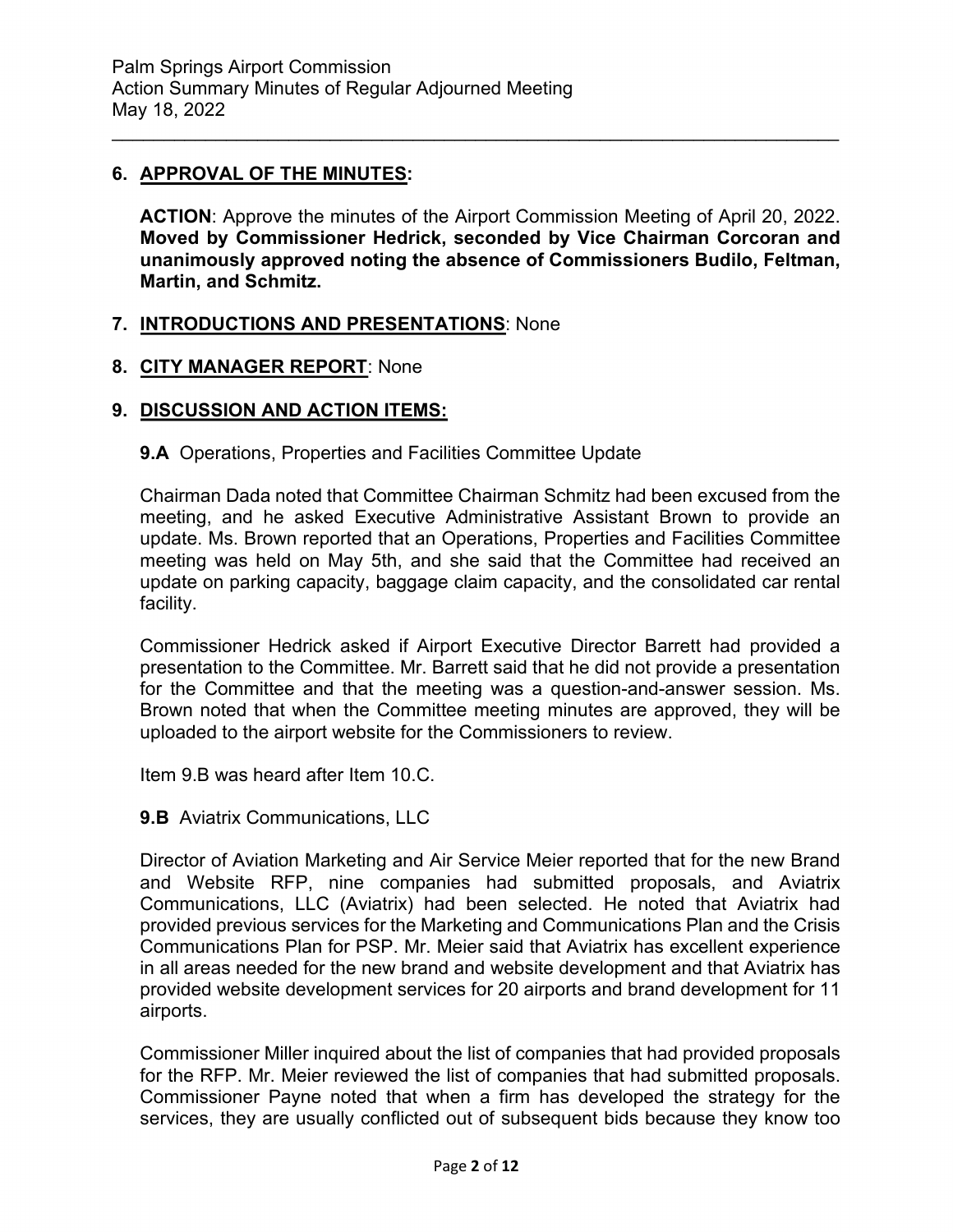much so it's not competitively fair, and he asked Mr. Meier if that had been a concern and if so, how did he address the concern. Mr. Meier said that the RFP went through the City's procurement process and that the Procurement staff had vetted the proposals and to his knowledge, there wasn't a conflict. Commissioner Payne asked Airport Executive Director Barrett for his input on the matter. Mr. Barrett said that the City's procurement manager had reviewed the proposals and that the procurement manager did not identify a conflict that could be problematic for the airport.

\_\_\_\_\_\_\_\_\_\_\_\_\_\_\_\_\_\_\_\_\_\_\_\_\_\_\_\_\_\_\_\_\_\_\_\_\_\_\_\_\_\_\_\_\_\_\_\_\_\_\_\_\_\_\_\_\_\_\_\_\_\_\_\_\_\_\_\_\_\_

Mr. Meier reviewed the new features that would be on the website. Commissioner Miller said that when the Commission had reviewed their goal setting last year it had been noted that the Commission wanted to try to present the airport as a possible transportation hub, and he asked if the website would have enhanced features on the website for Sunline buses, local taxi cabs, TNC's, and Amtrak. Mr. Meier said that ground transportation is listed on the current website, and it would be included on the new website. He said that he would take Commissioner Miller's suggestion into consideration to see how it could be integrated into the new website. Commissioner Miller said that it would be great if there could be a two-way interaction on the website.

Mr. Meier noted that he had spoken to Sunline Transit Agency about placing a bus stop at the airport main terminal and that he had been told that it wouldn't be possible because of their concerns with the airport roadway traffic flows throwing them off schedule. He said that there had been a discussion about placing the bus stop on El Cielo Road at the airports cost which was not his preference, and he asked if any of the Commissioners had a contact at Sunline Transit Agency that they could put him in contact with to discuss front door service for the airport. Commissioner Payne said that he could reach out to Sunline Transit Agency. Commissioner Miller suggested that there are Federal grants available for the bus stop and routing and that COVID-19 funds could possibly be used. Mr. Meier said that he would send Sunline Transit Agencies analysis to Commissioner Payne to review. Commissioner Payne said that there are airports that provide links that have information on how to get to surrounding points of interest by using public transit or low carbon transit. Commissioner Miller suggested that the Casinos and the new ice hockey stadium could benefit from the links.

Mr. Meier noted that there would also be a chat feature on the new website. Commissioner Payne asked if the chat feature could be used for noise complaints. Mr. Meier said that staff had recently added that functionality to the website and that the public can now fill out a form to submit noise complaints, and he said that there is also has a mapping function so that staff can view the location on a map. Mr. Meier said that the new website will come with additional software options such as a noise tracking software and a software called Air Nav Radar Box that provides aircraft information, and he said that he would be working with the Operations and Maintenance staff to determine which software options the airport should utilize. Mr. Meier also noted that he has added a comments form on the current website.

Commissioner Payne asked if staff had considered putting noise microphones on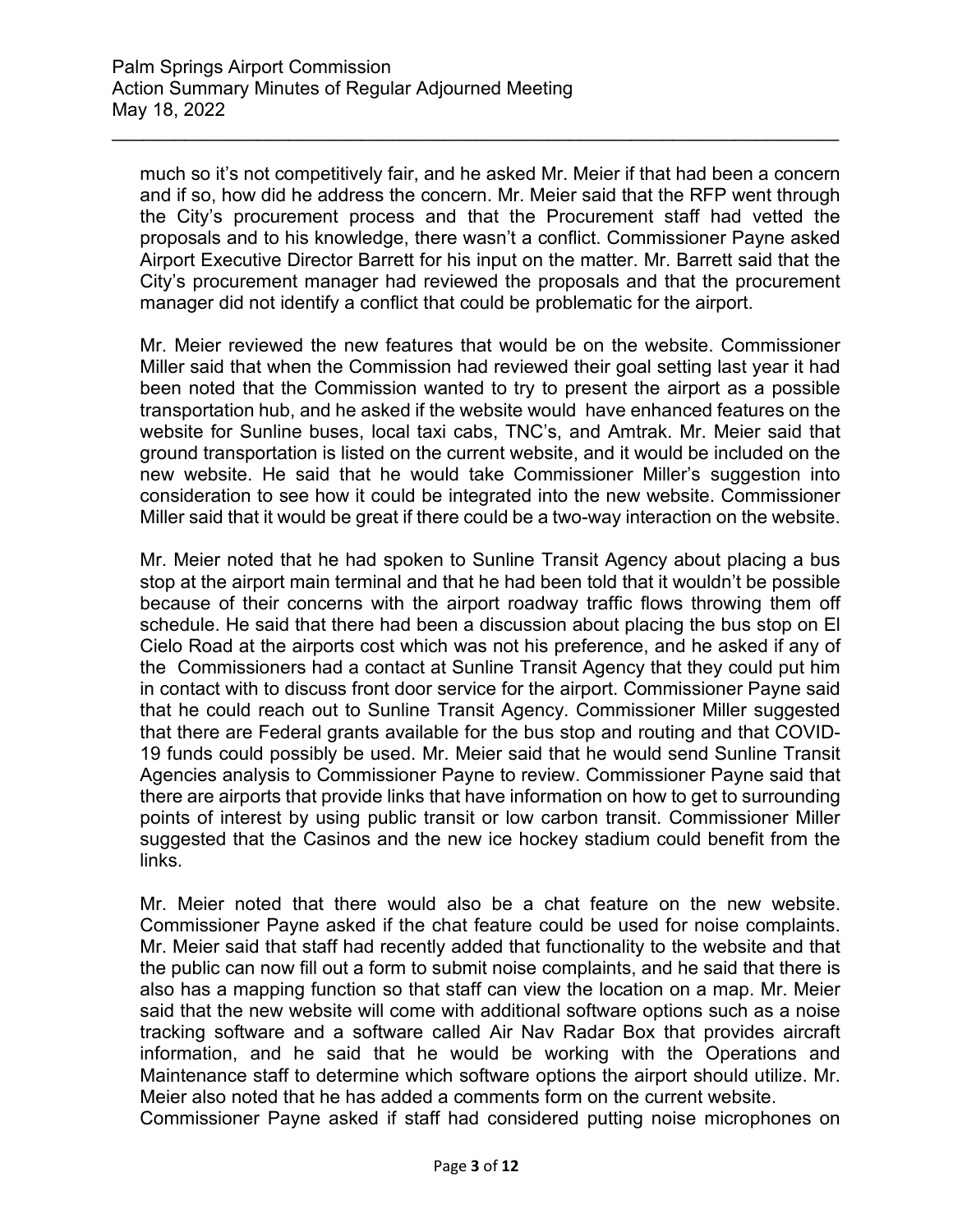poles. Mr. Barrett said that staff had researched noise microphones in the past, and he said that typically equipment associated with that type of program would be prohibitively expensive unless you are a large airport with a large amount of air traffic.

\_\_\_\_\_\_\_\_\_\_\_\_\_\_\_\_\_\_\_\_\_\_\_\_\_\_\_\_\_\_\_\_\_\_\_\_\_\_\_\_\_\_\_\_\_\_\_\_\_\_\_\_\_\_\_\_\_\_\_\_\_\_\_\_\_\_\_\_\_\_

Mr. Meier said that he wants the airport staff, the Commission, and the Community groups that are stakeholders to be involved in the website development, and he said that the cost of the project is \$149,000. Commissioner Miller asked if the Commission could have a sneak peak before the website goes live. Mr. Meier said that he was planning on presenting the website to the Commission before it goes live. Commissioner Adams inquired about the \$149,000 project cost and the term of the contract. Mr. Meier explained that the \$149,000 covers the development fee, and it includes one year of website maintenance.

**ACTION**: Recommend to the Palm Springs City Council to approve an agreement with Aviatrix Communications, LLC. **Moved by Commissioner Miller, seconded by Commissioner Hedrick and unanimously approved noting the absence of Commissioners Budilo, Feltman, Martin, and Schmitz.**

### **10.EXECUTIVE DIRECTOR REPORT:**

**10.A** Projects Update and Airport Capital Improvement Program Update

Chairman Dada announced that Interim Airport Executive Director Barrett had been promoted to Airport Executive Director, and he congratulated Mr. Barrett.

Airport Executive Director Barrett said that there were five noise complaints for the month of April, three were commercial noise complaints and two general aviation noise complaints. Mr. Barrett said that the average parking capacity has been at 69% over the last couple of months, and he said that this is concerning in the sense that the increased number is showing a sustained growth on the landside for parking which is something that the airport staff will need to address, and it is also good news because the increase in parking is creating revenue for the airport. He said that staff was looking into hiring a consultant to help determine where improvements can be made with the rates and fee structure, and to help facilitate the improvements. Mr. Barrett said that staff was also looking into some short-term solutions which could include utilizing the overflow parking lot and lighting and infrastructure projects.

Commissioner Miller asked if it was a coincidence that there are for sale signs on the vacant properties across from the airport. Mr. Barrett said that it is a coincidence. Commissioner Miller voiced his concern in regard to the possibility of an investor buying the property because they know the property could be crucial to the operations of the airport or another facility and then raising the price up as high as they can, and he strongly suggested that Mr. Barrett consider purchasing the property sooner than later. Mr. Barrett said that staff has been doing some internal research on vacant properties that are surrounding the airport.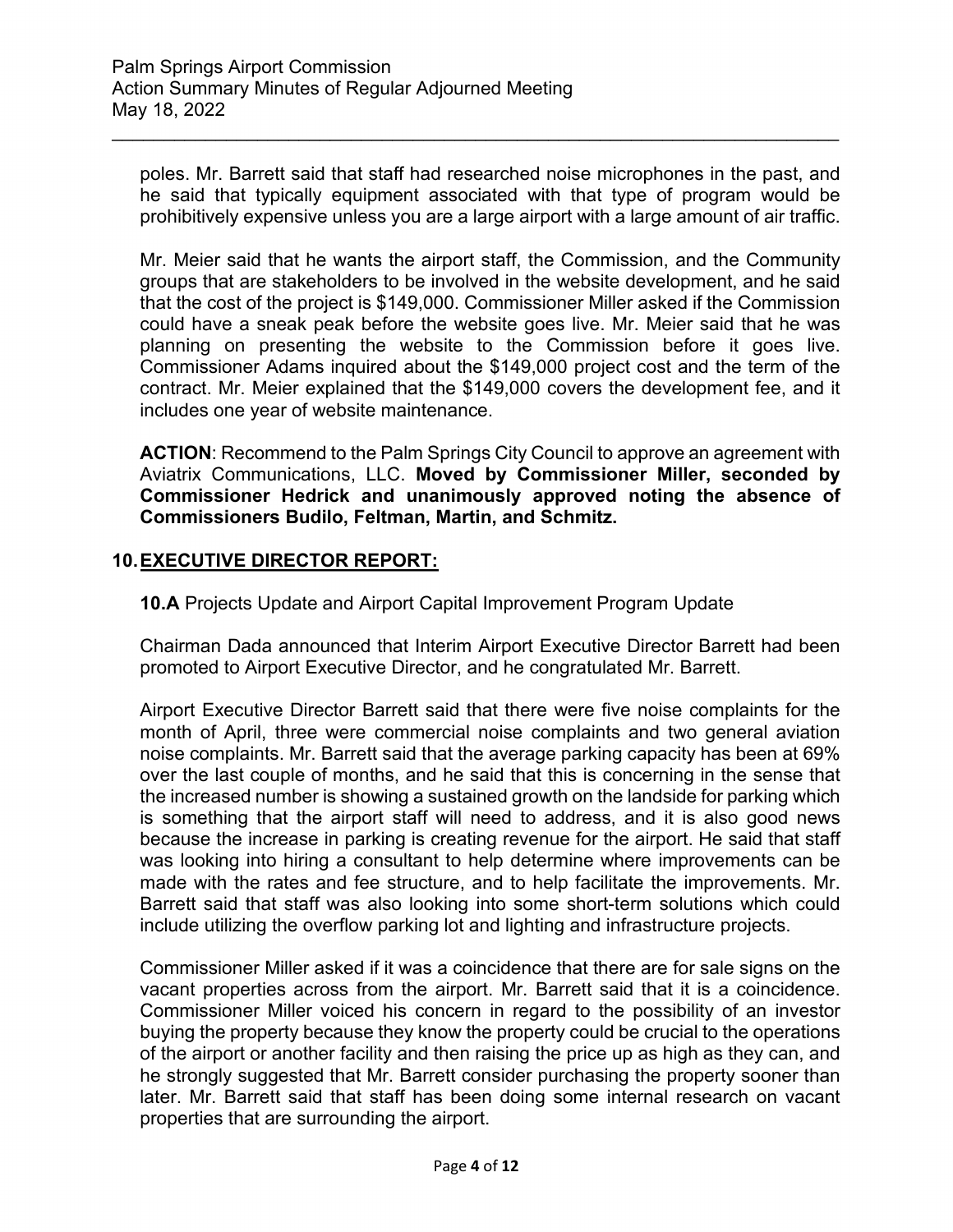Mr. Barrett said that in regard to Commissioner Miller and Wiseman's suggestions at the previous Commission meeting to speak to the airlines about having their agents do more to coordinate the baggage claim area as flights come in, he said that the airlines said that they would try to have their agents do more in the baggage claim area and that they are still experiencing manpower constraints which are making things difficult. Mr. Barrett said that PA systems would be installed in the sterile area of the airport where the agents drop the bags at the roll-up doors which should help the situation by allowing the agents to make announcements as they drop the bags onto the belt which will hopefully ease some of the confusion.

\_\_\_\_\_\_\_\_\_\_\_\_\_\_\_\_\_\_\_\_\_\_\_\_\_\_\_\_\_\_\_\_\_\_\_\_\_\_\_\_\_\_\_\_\_\_\_\_\_\_\_\_\_\_\_\_\_\_\_\_\_\_\_\_\_\_\_\_\_\_

Commissioner Burke said that he flew into PSP on Sunday on a full United Airline flight, he said that the gate agent announced the baggage claim carousel, and he said that the first bag was on the belt in five minutes and three seconds. Vice Chairman Corcoran said that he had flown into PSP with Alaska Airlines, and Alaska Airlines did not announce the baggage carousel, and he said that the baggage was on the carousel in 11 minutes which is a huge improvement. Mr. Barrett said that some of the improvement may be due to some the seasonal carriers being somewhat dormant right now, and he said that staff would continue to work with the airlines to make sure that they are making their announcements and that they have agents in the baggage claim area and in the baggage service offices so that PSP is providing the best possible customer service.

Commissioner Wisemen asked Mr. Barrett if he could notify the Commission when the PA system has come online. Mr. Barrett said that he would let the Commission know when the PA system has come online which should be within the next week.

Mr. Barrett noted that Commissioner Payne had inquired about using the Baggage Information Display (BID) system in the baggage claim area to display baggage information, he said that he was advised by the IT Department (IT) that the BID system is not tied into the Flight Information Display (FID) system, and the agents would have to manually update the BID system. Mr. Barrett said that he had asked IT what it would take for the agents to be able to manually update the BID system, and IT said that it would take a major project to make it happen.

Commissioner Miller asked if the issue is that IT doesn't have the experience to upgrade the BID system, and he suggested that there could be consultants that could easily upgrade the system. Mr. Barrett said that it could be matter of limited expertise, he said that IT had reached out to SITA who is the airport's FID and BID provider, and per IT's conversation with SITA, it appears that the FID and BID have two different types of software that do not talk to each other and that it would be a substantial project to upgrade the software. Commissioner Payne said that he would be willing to contact his contacts at SITA to get more information on this matter if Mr. Barrett was agreeable. Mr. Barrett said that he was agreeable to having Commissioner Payne contact SITA, and he said that he would put Commissioner Payne in contact with IT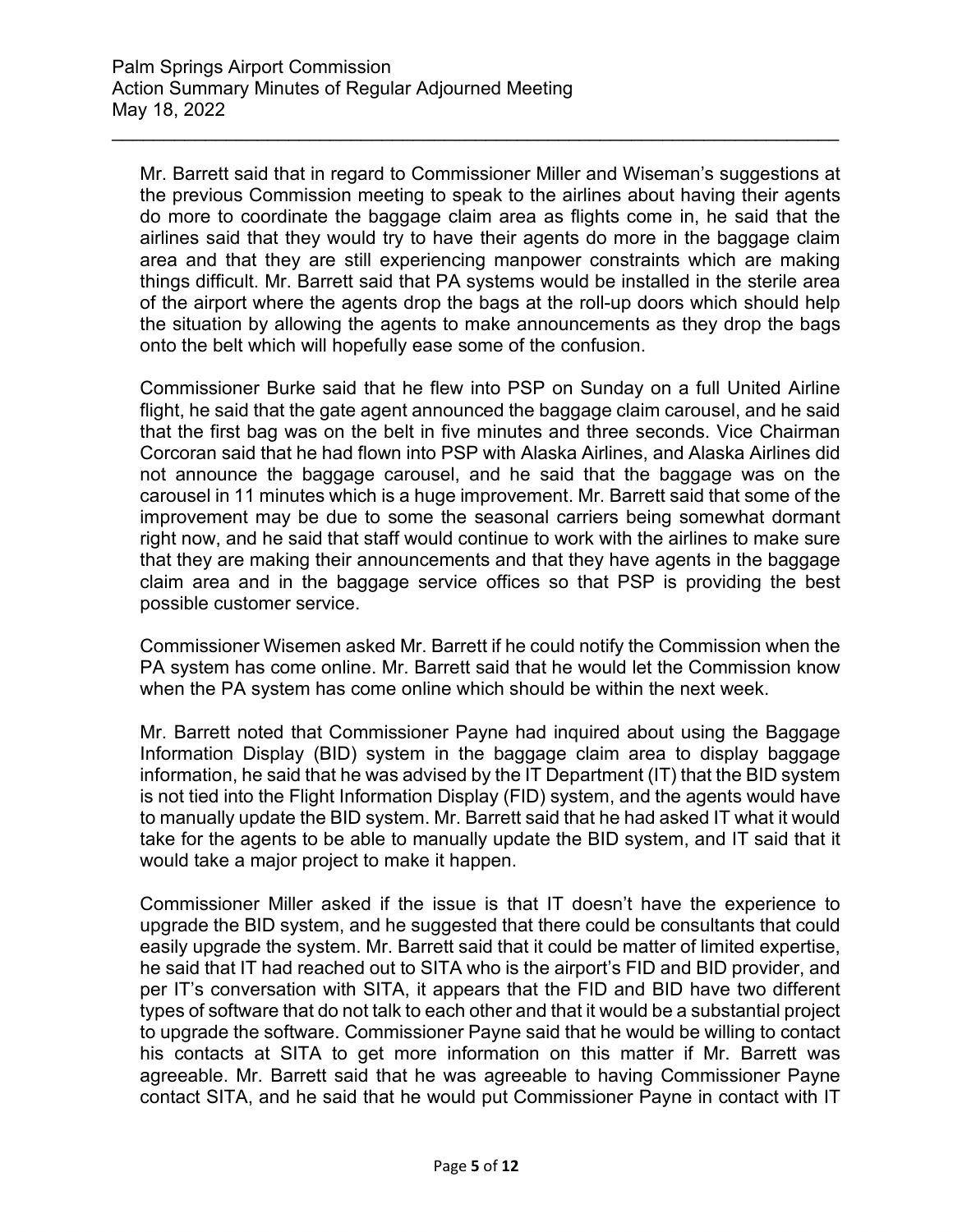first so that he can get a better understanding of the infrastructure component before speaking to SITA.

\_\_\_\_\_\_\_\_\_\_\_\_\_\_\_\_\_\_\_\_\_\_\_\_\_\_\_\_\_\_\_\_\_\_\_\_\_\_\_\_\_\_\_\_\_\_\_\_\_\_\_\_\_\_\_\_\_\_\_\_\_\_\_\_\_\_\_\_\_\_

Mr. Barrett referred to the AeroCloud software that had been purchased for gate handling automation and ground handling practices, he reported that that the system is incredibly robust, and he said that staff was able to get some granular level information about what the airlines were actually doing on the ramp and the things that staff can't always see. Mr. Barrett said that staff had identified that there were a couple of airlines that were consistently having ground dwell times that exceeded 30 minutes which were causing delays at baggage claim and other delays, and he said that staff was addressing the delays with the identified airlines to see if there is something that can be done to improve their performance.

Mr. Barrett reported that V-1 Consulting (V-1) has been brought onboard to assess the outbound baggage claim system, and the kickoff meeting will be on May 25<sup>th</sup>. He said that V-1 will assess the system and provide a report to staff. Mr. Barrett said that he believes that it is likely that staff will not be able to pursue V-1's recommendation until the Fall of this year, and he is anticipating that there will continue to be baggage handling system challenges until the Spring. Mr. Barrett said that staff was working on a contingency plan to mitigate the issues which would involve some supplemental labor, and potentially additional manpower and a sixth baggage screening machine for TSA. He said that staff was also working with the airlines to ensure that they don't over schedule during the peak times.

Commissioner Payne asked if it would be helpful if the passengers could turn in their baggage earlier in the process so that the baggage is received in mass. Mr. Barrett said that staff had run the scenario by TSA, and he said that TSA was on the fence about receiving mass baggage because they believe it could increase the security risk. Commissioner Hedrick asked if Commissioner Payne was referring to a remote terminal. Commissioner Payne said that he was not referring to a remote terminal, he was referring to airports trying to separate the passenger from their checked luggage before they get to the airport which would make everyone's life easier, and it would improve the customer experience. Commissioner Payne suggested that airport staff could dovetail off of other airport industry initiatives, and he recommended that staff reach out to those airports as soon as possible.

Mr. Barrett noted that there are concierge services that provide third party bag handling services and that they get the baggage to the airport separate from the passenger. He said that the concierge service is common in the United States and that typically the airports perform extensive pre-work to make sure that the systems, infrastructure, and security practices are in place to handle that type of operation. Mr. Barrett said that it could be possible for PSP to implement this type of service, and he said that it would require a significant amount of research and time to work with TSA to get through the process. Commissioner Miller asked if Commissioner Payne and Mr. Barrett were referring to the Sky Cap services. Mr. Barrett said that he and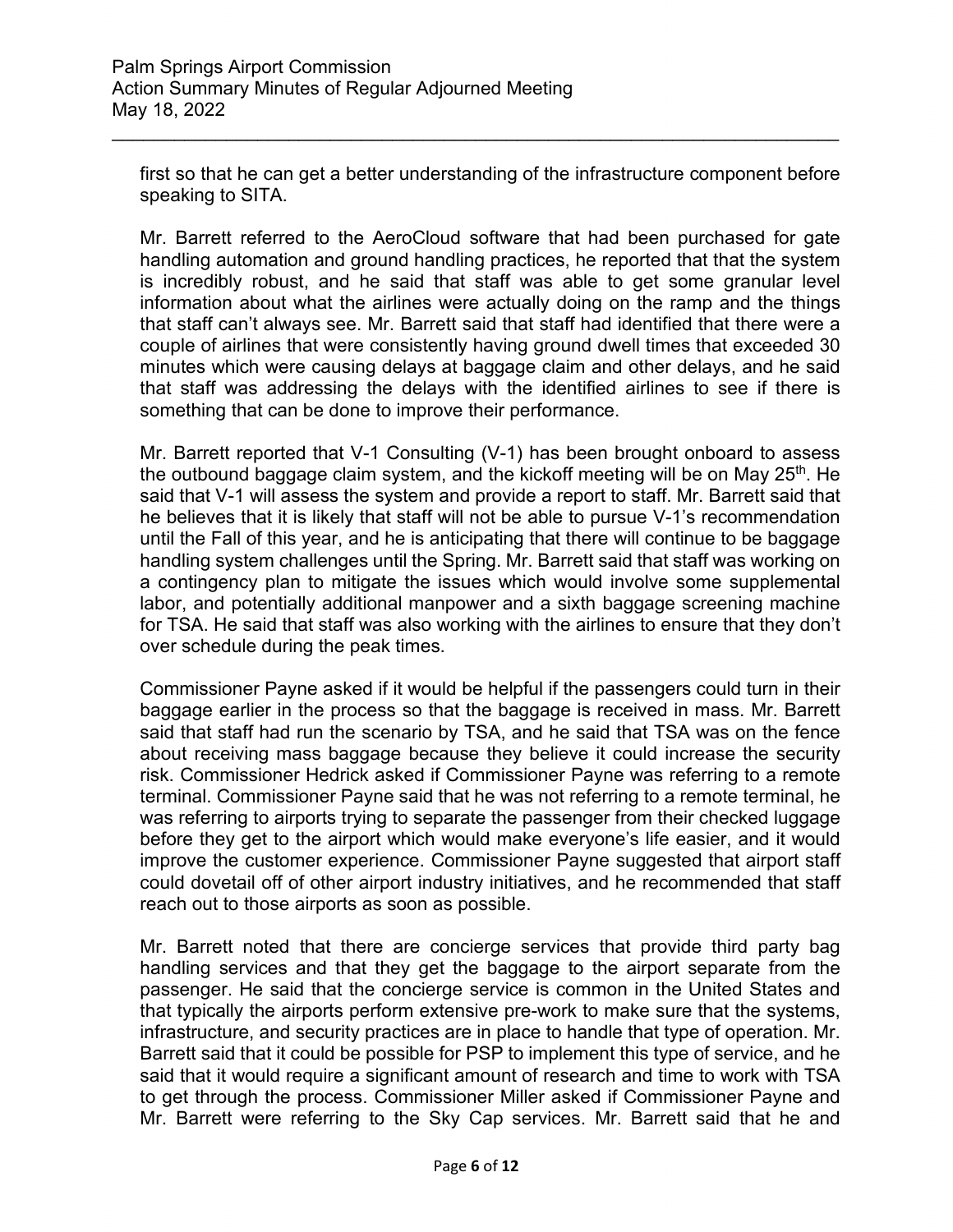Commissioner Payne were referring to a third-party service that picks the passengers baggage up from their hotel. Commissioner Payne said that it could be some combination of self-bag drop common use that would allow any airline flying out of PSP to take the luggage separate from the traditional process and securely get it to plane side and match that the passenger is on the flight.

\_\_\_\_\_\_\_\_\_\_\_\_\_\_\_\_\_\_\_\_\_\_\_\_\_\_\_\_\_\_\_\_\_\_\_\_\_\_\_\_\_\_\_\_\_\_\_\_\_\_\_\_\_\_\_\_\_\_\_\_\_\_\_\_\_\_\_\_\_\_

Mr. Barrett reported that the airport will begin the common use conversion in early June which will involve upgrading the IT systems at the Bono and RJ concourse gates to allow any airline to park any aircraft at any gate as long as the gate is physically able to accommodate the aircraft. He said that the IT conversion would begin in June, and the construction activities should take place in the Fall of this year. Commissioner Adams asked if staff had considered making the design more complementary to the mid-century design of the original airport. Mr. Barrett said that staff will be focusing heavily on the design to make sure that the design is consistent with the feel of Palm Springs.

Mr. Barrett said that the strategy session was discussed with the Operations, Properties and Facilities Committee and that it was agreed that the Commission needs to move forward with the strategy session as soon as possible. He said that there are some short-term and long-term items that could benefit from the Commissions input as well as some cooperation between the airport and the Commission. Mr. Barrett said that he would be working with Chairman Dada to determine a date for the strategy session. Commissioner Payne asked if Mr. Barrett had a sense of how he would like to structure the strategy session. Mr. Barrett said that he envisioned one or two half day sessions. Commissioner Miller asked if the strategy session could be an in-person meeting, and he suggested that the strategy session could be held at the convention center. Chairman Dada said that the strategy session could be held at the convention center or at the Hilton.

Item 10.B was heard after Item 10.D.

**10.B** Financial Summary Update:

Airport Administration Manager Carpenter provided a highlight of the financial summary for April 2022, and she said that the airports financials were looking really good. Ms. Carpenter pointed out that the On Airport Rental Car revenues had reached \$9 million which is the highest that the airport has ever received in history from the rental cars. Commissioner Wiseman asked if the increase in revenue was related to rate changes and/or an increase in passengers. Ms. Carpenter said that the rate change was made to the Customer Facility Charge (CFC), she said that the revenue for the CFC's is accounted for in Fund 405 which is a more restricted funds account, and she said that there was an increase in that account as well. Ms. Carpenter said that the \$9 million revenue was related to the actual rental fee that the passengers pay for the rental of the vehicle, and she said that the airport receives 10% of the gross sales.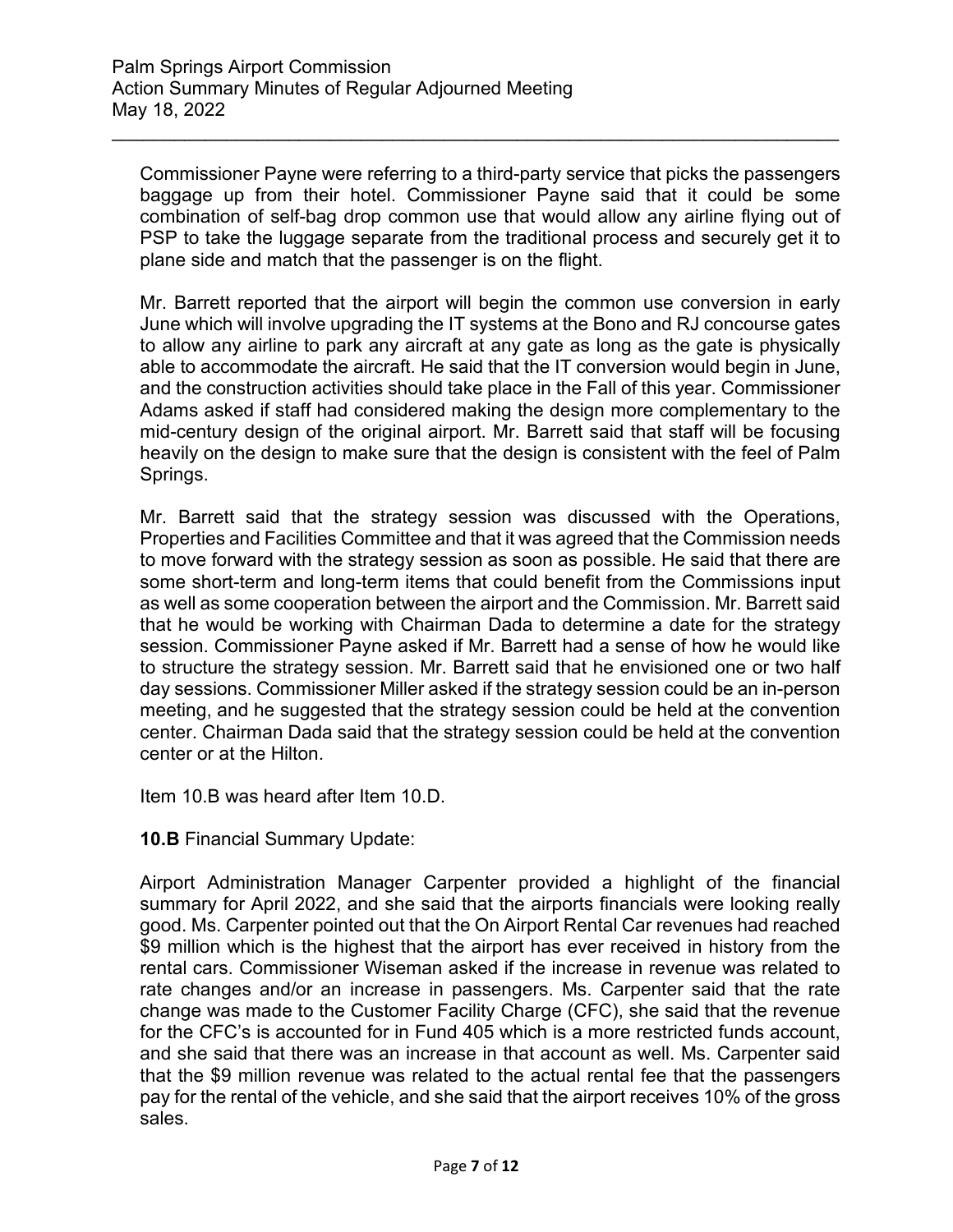Item 10.C was heard before Item 9.B.

**10.C** Marketing Update:

Director of Aviation Marketing and Air Service Meier provided the air service update for April 2022, and he said that April had the ninth PAX record since June 2021 which had beat the previous record set in 2019 by 17.5%, and it surpassed April 2021 by 66%. Mr. Meier reported that Alaska Airlines had suspended their Portland service (PDX) for July and August because of the pilot shortage and that the PDX service would be restored on September 11th with Sunday service included. He also said that Southwest Airlines had reduced their Sacramento (SMF) service to once daily and that he did not know when twice daily would be reinstated. Mr. Meier also said that Southwest Airlines Las Vegas (LAS) double daily service would be delayed to June because of the pilot shortage. He said that the airport was originally scheduled to have 16 non-stop routes and 9 airlines operating for the summer which has been reduced to 14 non-stop routes and 8 airlines.

\_\_\_\_\_\_\_\_\_\_\_\_\_\_\_\_\_\_\_\_\_\_\_\_\_\_\_\_\_\_\_\_\_\_\_\_\_\_\_\_\_\_\_\_\_\_\_\_\_\_\_\_\_\_\_\_\_\_\_\_\_\_\_\_\_\_\_\_\_\_

Mr. Meier reviewed the scheduled total seats, and he compared 2022 versus 2021 for June, July, August, and September, and he reported that the advertising RFP had been closed and the winning bidder had been selected, and he said that he would be presenting the agreement at the June 15th Commission meeting.

Commissioner Miller said that he didn't believe that the pilot shortage would abate anytime in the near future and that more schedule changes would be coming, and he asked if the airport staff was prepared for dips in revenue that would be due to the postponement or cancellation of flights. Mr. Meier said that he agreed that the pilot shortage would be an ongoing issue, he said that some airlines are lowering the hours for their pilot qualifications to get pilots in sooner, and they are reaching out to pilots that had taken early retirements. He said that even with the reductions, the airport is scheduled to go up in numbers for scheduled seats and airlines, and he feels confident that the airport will be able to meet its financial needs. Airport Administration Manager Carpenter said that she wasn't too concerned about the pilot shortage because the operations are going to be higher than last year, and she said that in the event there is a decrease, the airport could fall back on the grant money. Commissioner Miller referred to an increase in COVID-19 cases, and he voiced his concern in regard to the possibility that things could get worse before they get better.

Commissioner Payne referred to the scheduled total seats data, and he asked Mr. Meier if he could separate the data to distinguish between the inbound and outbound information. Mr. Meier said that he would separate the data for the inbound and outbound flights. Commissioner Payne asked Ms. Carpenter if it would be possible for her to determine the financial impact of a per flight loss. Ms. Carpenter explained that it would be a tedious task for staff to calculate the financial impact for a few flight cancellations.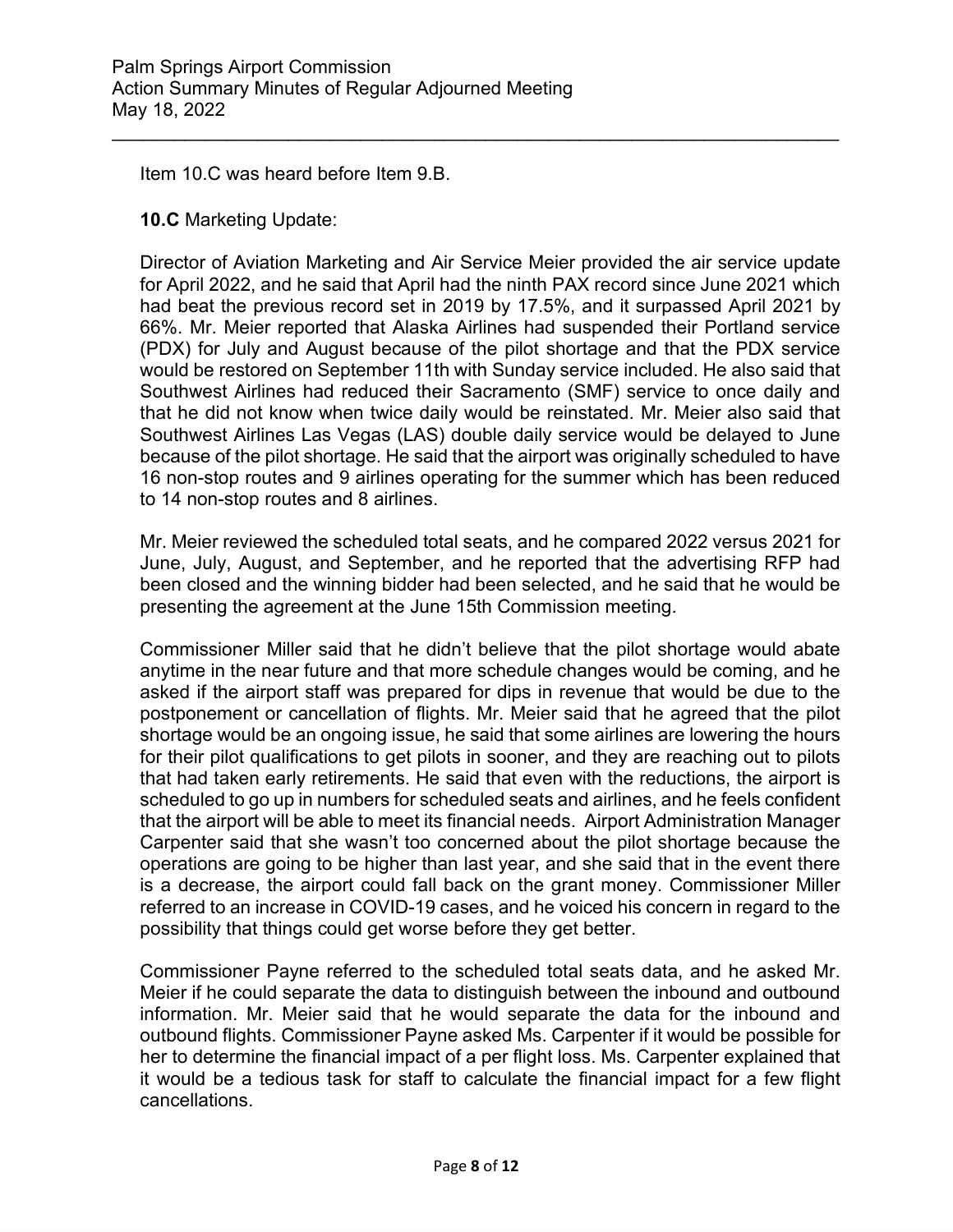Item 10.D was heard before Item 10.B.

#### **10.D** Concession RFP Update

Airport Administration Manager Carpenter said that the draft Concessions RFP was close to being finalized, she said that staff had received comments worked with Ricondo, and staff had made the changes that were possible and within allowance to meet the industry standard and FAA requirements. Ms. Carpenter explained that even though local and sense of place is noted in the RFP, staff cannot explicitly provide direct information in the RFP that states that PSP prefers that a local business be PSP's concessionaire, and she said that staff would be emphasizing in the community meetings and airport tours that a local business could partner with a national business. Ms. Carpenter said that the brands and concepts are rated very high on the evaluation criteria, and she said that staff wanted to make sure that the importance of the concepts of sense of place and local businesses are stressed in the RFP.

\_\_\_\_\_\_\_\_\_\_\_\_\_\_\_\_\_\_\_\_\_\_\_\_\_\_\_\_\_\_\_\_\_\_\_\_\_\_\_\_\_\_\_\_\_\_\_\_\_\_\_\_\_\_\_\_\_\_\_\_\_\_\_\_\_\_\_\_\_\_

Commissioner Breslin asked if Ms. Carpenter could explain the method of release for the RFP. Ms. Carpenter said that the RFP will be released on PlanetBids, she said that a member of the Ricondo team would be attending the Business of Airports Conference on June  $6<sup>th</sup>$  and that they would be spreading the word about PSP's Concession RFP, and she said that she would be working with Daniel to see about possibly getting the information out through social media. Commissioner Breslin inquired about outreach to the local businesses. Mr. Meier said that he could get the information out through Palm Springs Hospitality Association, Visit Greater Palm Springs, social media, and he could issue a press release. Commissioner Adams suggested that the Chamber of Commerce be utilized. Mr. Meier said that he has a media distribution list that includes the Chamber of Commerce for each of the Coachella Valley cities, and it also includes the Coachella Valley Economic Partnerships.

Vice Chairman Corcoran noted that in 2019 and 2020, there were a series of meetings with local retail and food and beverage outlets to explain the RFP process, and the meetings also encouraged the outlets to partner with some of the national players that have the capital to do this type of project, and he said that this step has been added into the current RFP.

Commissioner Payne asked if a higher score could be given to a bidder based on their approach to local brands, and if the higher score would it be included in the evaluation for Brands and Concepts. Ms. Carpenter said that staff must follow the RFP scope of work requirements and that the evaluation would be based on what is in the scope of work. Commissioner Payne asked if there has been a discussion regarding a pop-up store capability to allow a local brand to come in for a limited period based on what they are selling and there would be a physical space within a store or pop-up that is supported by the concessionaire. Ms. Carpenter confirmed that pop-up stores are being considered in the RFP, she noted that three blank slates have been added to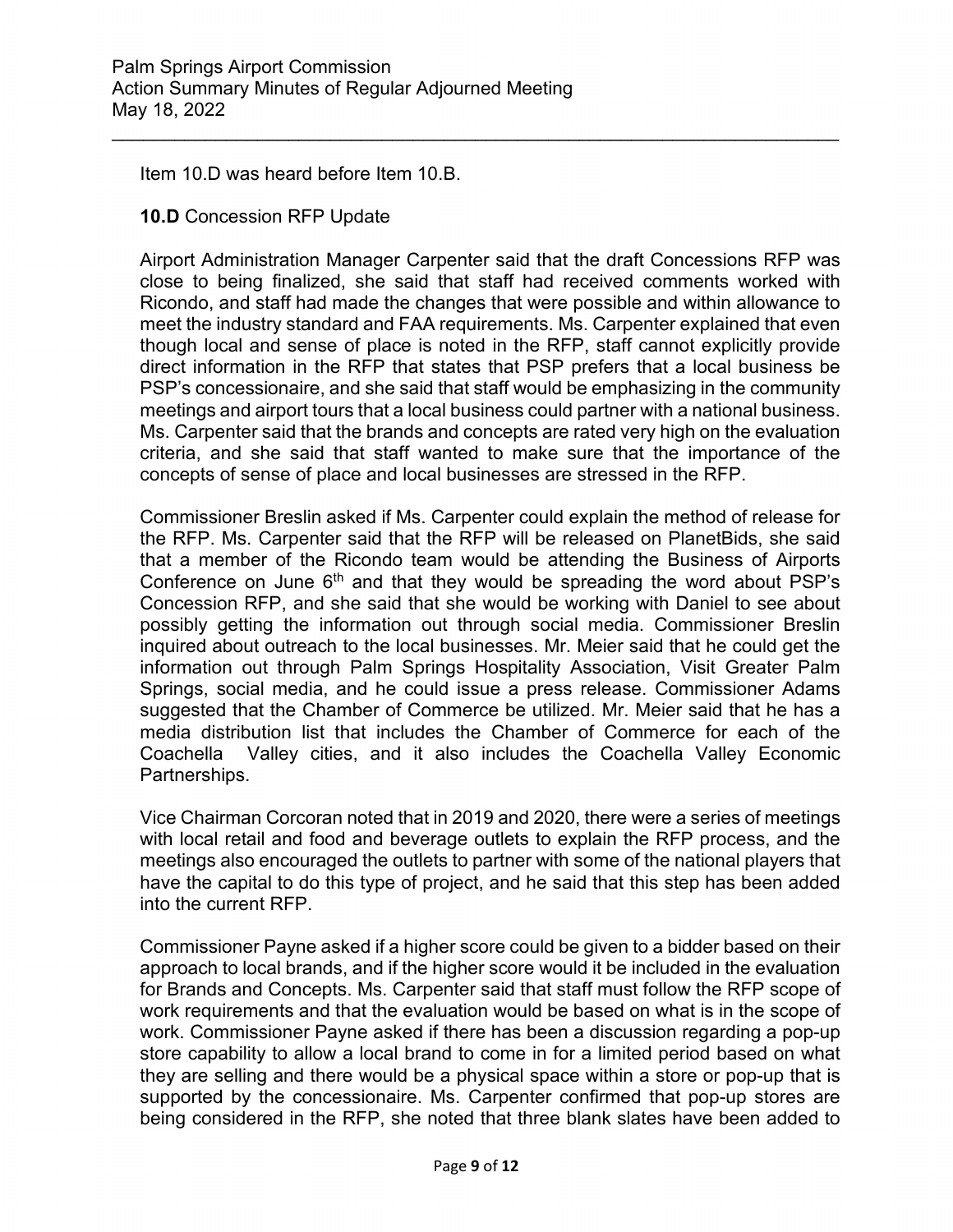the RFP that have a three-year term, and she said that one of the blank slates would be for a pre-security location which could eliminate the badge requirement.

\_\_\_\_\_\_\_\_\_\_\_\_\_\_\_\_\_\_\_\_\_\_\_\_\_\_\_\_\_\_\_\_\_\_\_\_\_\_\_\_\_\_\_\_\_\_\_\_\_\_\_\_\_\_\_\_\_\_\_\_\_\_\_\_\_\_\_\_\_\_

Commissioner Miller referred to the high number of points for Brand and Concepts, he voiced his concern in regard to local businesses not having the financial resources for the RFP, and he asked if it would be possible for a local business to get 25 points for Brand and Concepts and not be economically viable enough to be able to work successfully in a space. Ms. Carpenter said that the RFP was built with that scenario in mind and to give the locals the same opportunities as everyone else to operate at PSP, and she said that staff's intent is to do as much as they can up front so that a local business doesn't fail. Ms. Carpenter explained that the 25 points in Brand and Concepts isn't meant for awarding the majority of the points for being local, and she said that the 25 points are spread out for anything that falls within the Brands and Concepts scope of work. Commissioner Miller said that the Commission wants to encourage local businesses but not at the expense of an economic downturn that could cause vacancies in the airport. Ms. Carpenter said that there is a clause in the concessionaire's agreement that states that they must be operating, and if a national business partners with a local business that pulls out, the national business would be responsible to fill the space. Commissioner Payne asked if it would be staff's preference for a regional or national concessionaire to bring in the local brands. Ms. Carpenter confirmed that it would be staff's preference.

Vice Chairman Corcoran referred to the previously released RFP, and he said that it was apparent that even some of the largest restaurants in the area would not have the capital to make a 10-year commitment. He said that there were four national concessionaires that were discussing partnerships with local food and beverage businesses, and he said that they were making progress in their discussions. Vice Chairman Corcoran said that he suspected that this would happen again, and he said that it is important that the local businesses understand the process so that they can lean into this and start to work with the national players as well.

Ms. Carpenter noted that a scan, pay and go capability through a mobile app would be added to a retail store at the Bono concourse and the RJ concourse by the end of the month which would help during the surge times.

#### **11.COMMISSIONERS REQUESTS AND REPORTS:**

Commissioner Payne said that he would like to put on the table a request to discuss turning the Committees into working groups which would allow the Commission to not be forced into a public meeting which could make it easier for the Committees to have difficult discussions that pertain to security and other aspects of the airport operation. Chairman Dada said that the Commission could entertain Commissioner Payne's request.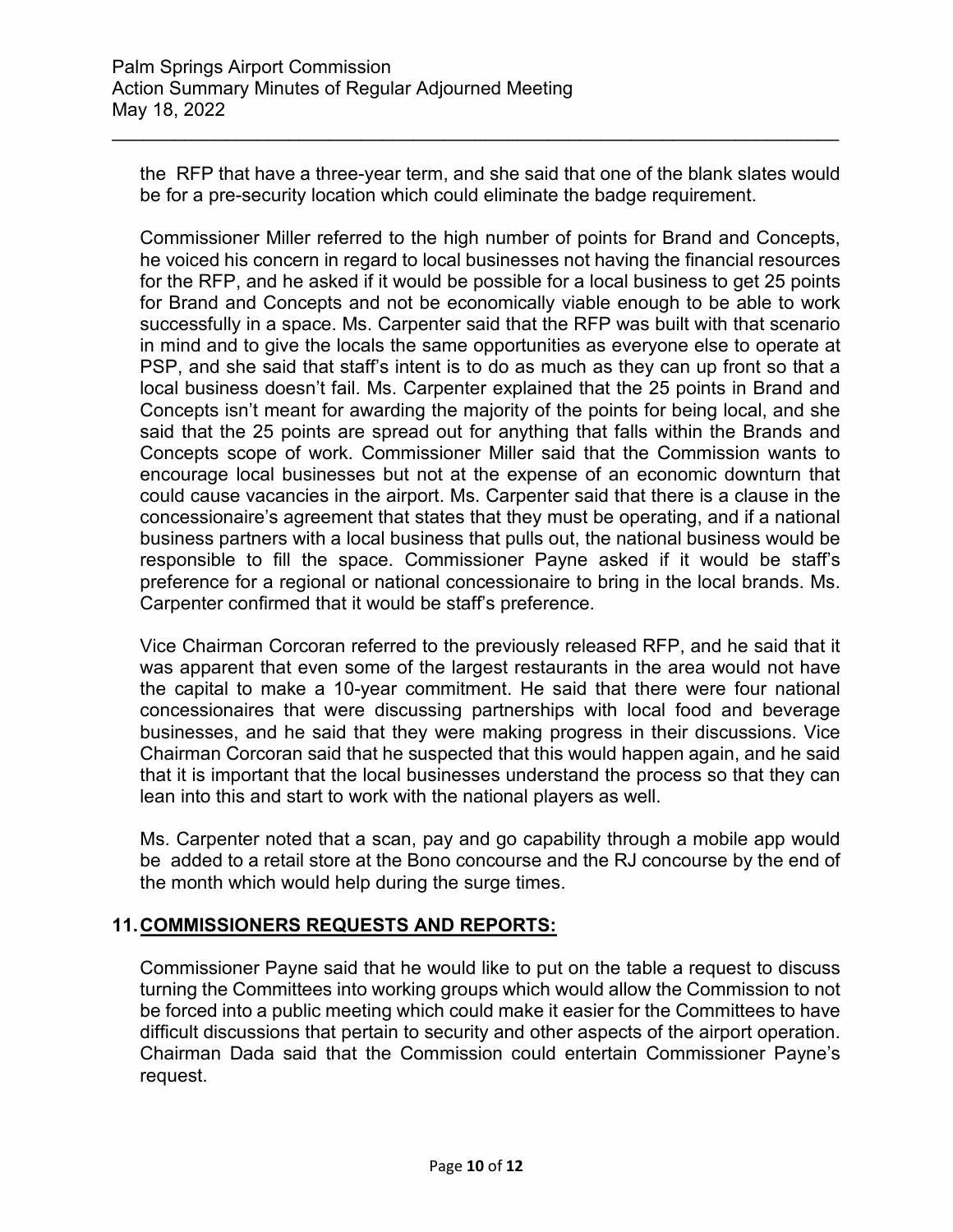Vice Chairman Corcoran reported that at the May  $12<sup>th</sup>$  City Council meeting, the City Council had given their approval for the City staff to move forward with implementing some changes to how Commissions are managed, and he said that there are some implications in terms of how the City Council wants the Commissions to move forward. Vice Chairman Corcoran noted that in terms of Commissioner Payne's request, the City Council did not specifically discuss subcommittees, and he said that there were a broad range of recommendations. Vice Chairman Corcoran said that this is something that the Commission should get smart about as the Commission considers how to move forward just to see what is being planned and what implications that the City Council has in store for the Airport Commission as well.

\_\_\_\_\_\_\_\_\_\_\_\_\_\_\_\_\_\_\_\_\_\_\_\_\_\_\_\_\_\_\_\_\_\_\_\_\_\_\_\_\_\_\_\_\_\_\_\_\_\_\_\_\_\_\_\_\_\_\_\_\_\_\_\_\_\_\_\_\_\_

Commissioner Miller asked how the City Council could make decisions without first involving the Commissions themselves and getting feedback. Vice Chairman Corcoran said that it was his understanding that the City Council was giving their approval to staff to move forward now and to start socializing some of the ideas with the Commissions, and he suggested that whatever the Commission is going to do in the subcommittees could be influenced by some of the things that the City Council is working on and that the Commission should pay attention to that. Commissioner Miller requested that staff provide a copy of the recommendations to the Commission.

Mr. Barrett said that the City and Airport staff are very much focused on making sure that the Commissions and Boards are consistent, and he said that there will be a dialogue with the Commission to figure out what that looks like. Commissioner Miller said that he could understand the City Council agreeing to the staff moving forward with a process. Chairman Dada said that he has a strong feeling that before the end of this year or in another year that the City will have to change the entire ordinance.

Commissioner Pye questioned if the Commission had started a discussion for an agenda item that was not on the agenda. Commissioner Payne asked Commissioner Pye what she thought the agenda item was. Chairman Dada said that the Commission was discussing Commissioners Requests and Reports. Commissioner Pye explained that the Commission's prolonged discussion was creating a new agenda item which was not posted on the agenda. Chairman Dada thanked Commissioner Pye for the reminder.

## **12. REPORT OF CITY COUNCIL ACTIONS**:

- **12.A** Past City Council Actions
- **12.B** Future City Council Actions

#### **13.RECEIVE AND FILE**:

- **13.A** Airline Activity Report April 2022
- **13.B** Airline Activity Report Fiscal Year Comparison
- **13.C** Airlines Schedules June 2022